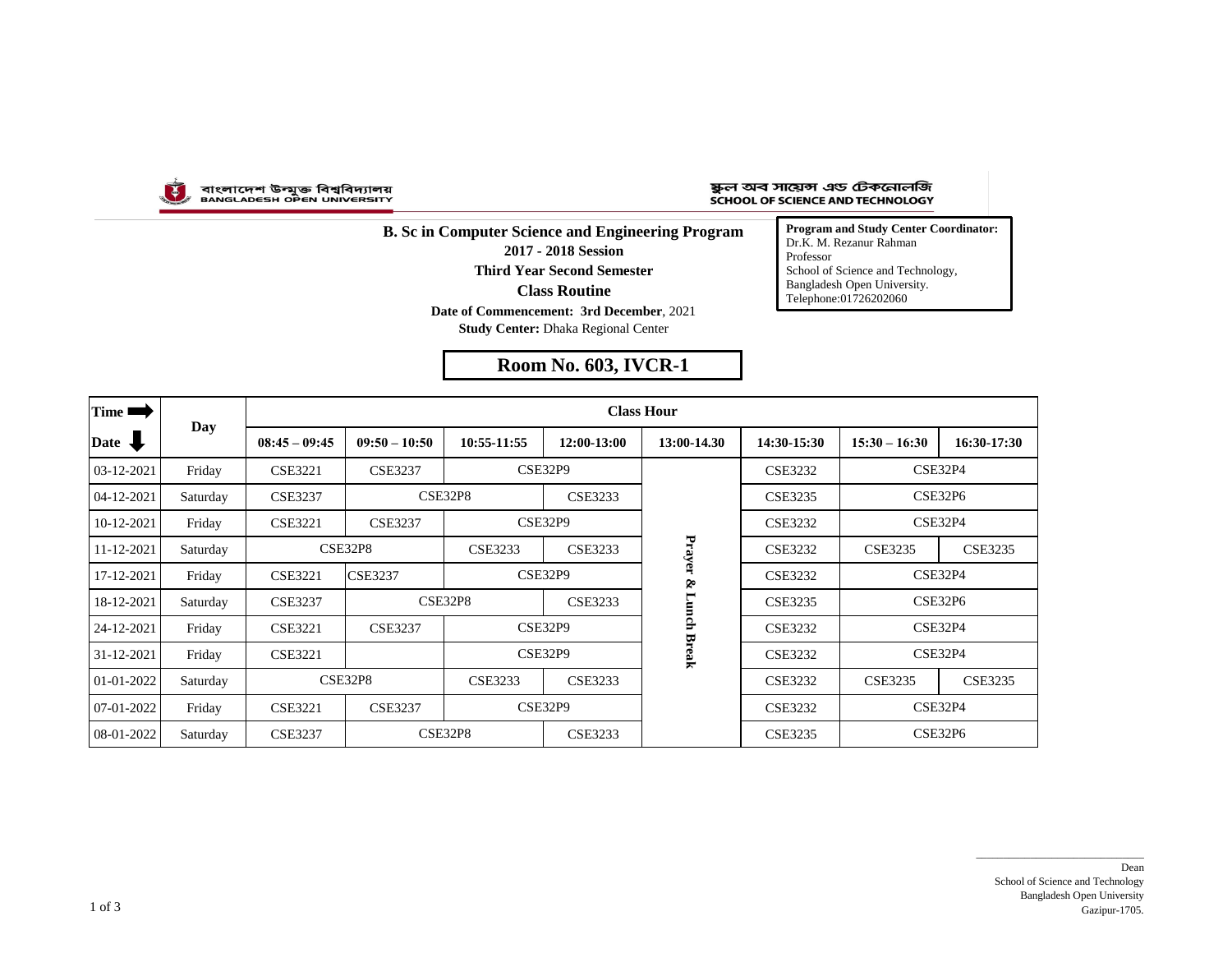## **Room No. 603, IVCR-1**

| Time $\blacksquare$ | Day      | <b>Class Hour</b> |                 |                                  |                |                    |                |                           |                |  |  |
|---------------------|----------|-------------------|-----------------|----------------------------------|----------------|--------------------|----------------|---------------------------|----------------|--|--|
| Date $\bigoplus$    |          | $08:45 - 09:45$   | $09:50 - 10:50$ | 10:55-11:55                      | 12:00-13:00    | 13:00-14.30        | 14:30-15:30    | $15:30 - 16:30$           | 16:30-17:30    |  |  |
| 14-01-2022          | Friday   | <b>CSE3221</b>    | <b>CSE3237</b>  |                                  | CSE32P9        |                    | <b>CSE3232</b> | CSE32P4                   |                |  |  |
| 15-01-2022          | Saturday |                   | CSE32P8         | <b>CSE3233</b><br><b>CSE3233</b> |                |                    | <b>CSE3232</b> | <b>CSE3235</b>            | <b>CSE3235</b> |  |  |
| $21 - 01 - 2 - 22$  | Friday   | <b>CSE3221</b>    | <b>CSE3237</b>  | CSE32P9                          |                |                    | <b>CSE3232</b> | CSE32P4                   |                |  |  |
| 22-01-2022          | Saturday | <b>CSE3237</b>    |                 | <b>CSE32P8</b><br><b>CSE3233</b> |                |                    | <b>CSE3235</b> | <b>CSE32P6</b>            |                |  |  |
| 28-01-2022          | Friday   | <b>CSE3221</b>    | <b>CSE3237</b>  |                                  | CSE32P9        |                    | <b>CSE3232</b> | CSE32P4                   |                |  |  |
| 29-01-2022          | Saturday |                   | <b>CSE32P8</b>  | <b>CSE3233</b>                   | <b>CSE3233</b> |                    | <b>CSE3232</b> | <b>CSE3235</b>            | <b>CSE3235</b> |  |  |
| 04-02-2022          | Friday   | <b>CSE3221</b>    | <b>CSE3237</b>  |                                  | <b>CSE32P9</b> |                    | <b>CSE3232</b> | CSE32P4                   |                |  |  |
| 05-02-2022          | Saturday | <b>CSE3237</b>    |                 | <b>CSE32P8</b><br><b>CSE3233</b> |                | Prayer &           | <b>CSE3235</b> | CSE32P6                   |                |  |  |
| 11-02-2022          | Friday   | <b>CSE3221</b>    | <b>CSE3237</b>  | CSE32P9                          |                |                    | <b>CSE3232</b> | CSE32P4                   |                |  |  |
| 12-02-2022          | Saturday |                   | <b>CSE32P8</b>  | <b>CSE3233</b>                   | <b>CSE3233</b> | <b>Lunch Break</b> | <b>CSE3232</b> | <b>CSE3235</b>            | <b>CSE3235</b> |  |  |
| 18-02-2022          | Friday   | <b>CSE3221</b>    | <b>CSE3237</b>  | CSE32P9                          |                |                    | <b>CSE3232</b> | CSE32P4                   |                |  |  |
| 19-02-2022          | Saturday | <b>CSE3237</b>    |                 | <b>CSE32P8</b><br><b>CSE3233</b> |                |                    | <b>CSE3235</b> | <b>CSE32P6</b>            |                |  |  |
| 25-02-2022          | Friday   | <b>CSE3221</b>    | <b>CSE3237</b>  | <b>CSE32P9</b>                   |                |                    | <b>CSE3232</b> | CSE32P4                   |                |  |  |
| 26-02-2022          | Saturday |                   | <b>CSE32P8</b>  | <b>CSE3233</b><br>CSE3233        |                |                    | <b>CSE3235</b> | <b>CSE3235</b>            |                |  |  |
| 04-03-2022          | Friday   | <b>CSE3221</b>    | <b>CSE3237</b>  | CSE32P9                          |                |                    | <b>CSE3232</b> | CSE32P4<br><b>CSE32P6</b> |                |  |  |
| 05-03-2022          | Saturday | <b>CSE3237</b>    |                 | <b>CSE32P8</b><br><b>CSE3233</b> |                |                    | <b>CSE3235</b> |                           |                |  |  |
| 11-03-2022          | Friday   | <b>CSE3221</b>    | <b>CSE3237</b>  | CSE32P9                          |                |                    | <b>CSE3232</b> | CSE32P4                   |                |  |  |
| 12-03-2022          | Saturday | <b>CSE3237</b>    |                 | <b>CSE32P8</b>                   | <b>CSE3233</b> |                    | <b>CSE3235</b> | <b>CSE3235</b>            |                |  |  |

 $\overline{\phantom{a}}$  , and the set of the set of the set of the set of the set of the set of the set of the set of the set of the set of the set of the set of the set of the set of the set of the set of the set of the set of the s